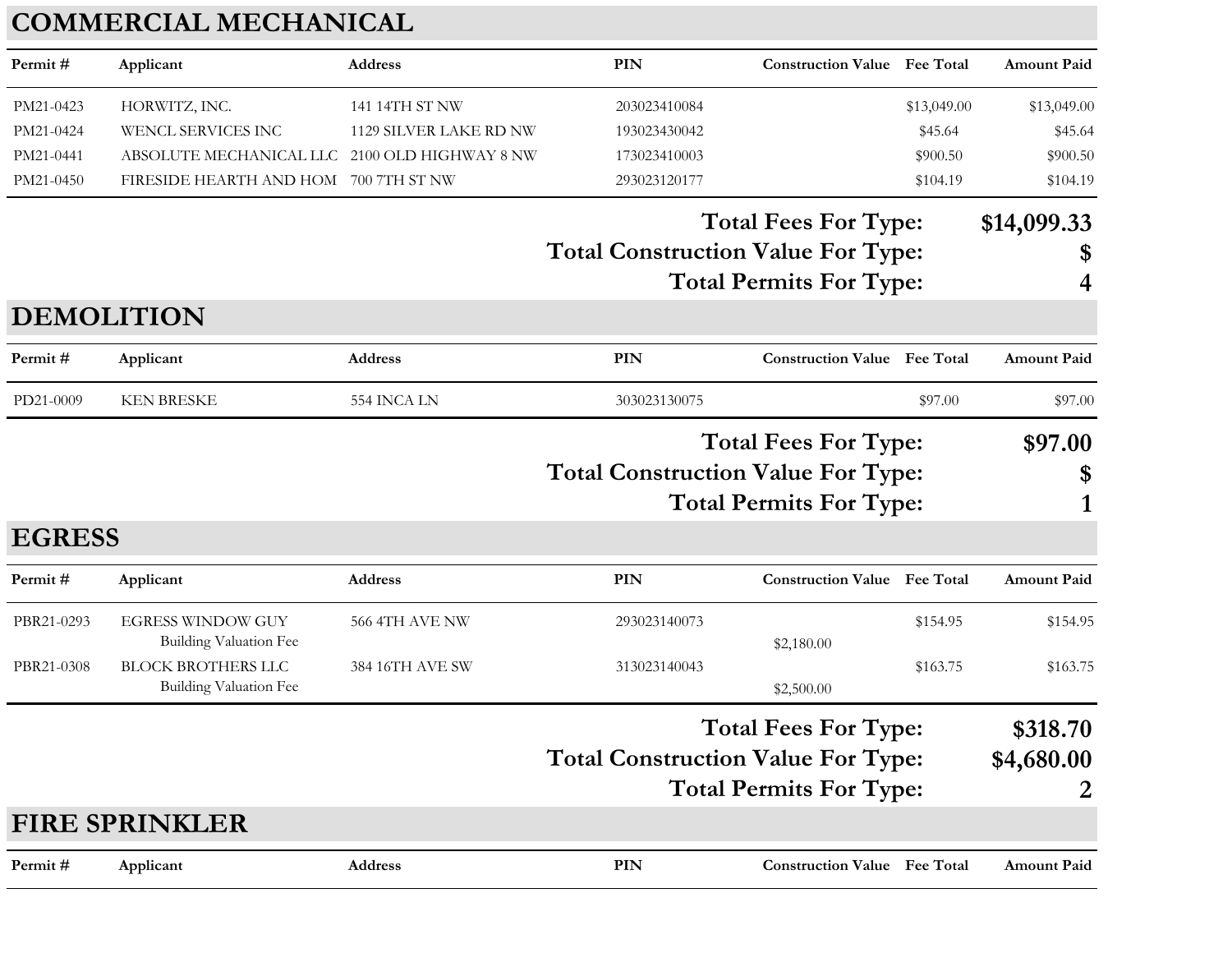| PF21-0071<br>PF21-0072<br>PF21-0076 | AHERN FIRE PROTECTION<br>INTERNATIONAL FIRE PROTE 601 CAMPUS DR<br>FIRE SUPPRESSION SERVICES 1396 OLD HWY 8 NW | 315 5TH AVE NW      | 293023410023<br>323023420019<br>203023140060 | \$1,230.55<br>\$495.40<br>\$48.15                             | \$1,230.55<br>\$495.40<br>\$48.15 |
|-------------------------------------|----------------------------------------------------------------------------------------------------------------|---------------------|----------------------------------------------|---------------------------------------------------------------|-----------------------------------|
|                                     |                                                                                                                |                     | <b>Total Construction Value For Type:</b>    | <b>Total Fees For Type:</b><br><b>Total Permits For Type:</b> | \$1,774.10<br>\$<br>3             |
|                                     | <b>FIRE SUPPRESSION</b>                                                                                        |                     |                                              |                                                               |                                   |
| Permit#                             | Applicant                                                                                                      | <b>Address</b>      | <b>PIN</b>                                   | <b>Construction Value</b> Fee Total                           | <b>Amount Paid</b>                |
| PF21-0074                           | FRONTIER FIRE PROTECTION 1950 OLD HIGHWAY 8 NW                                                                 |                     | 173023440006                                 | \$558.64                                                      | \$558.64                          |
|                                     |                                                                                                                |                     |                                              | <b>Total Fees For Type:</b>                                   | \$558.64                          |
|                                     |                                                                                                                |                     | <b>Total Construction Value For Type:</b>    |                                                               | \$                                |
|                                     |                                                                                                                |                     |                                              | <b>Total Permits For Type:</b>                                |                                   |
|                                     | <b>MECHANICAL</b>                                                                                              |                     |                                              |                                                               |                                   |
| Permit#                             | Applicant                                                                                                      | <b>Address</b>      | PIN                                          | <b>Construction Value Fee Total</b>                           | <b>Amount Paid</b>                |
| PM21-0308                           | HERO PLUMBING HEATING & 2321 LONG LAKE RD                                                                      |                     | 173023230058                                 | \$65.50                                                       | \$65.50                           |
| PM21-0414                           | GENZ RYAN PLUMBING & HE 1956 29TH AVE NW                                                                       |                     | 183023330004                                 | \$113.00                                                      | \$113.00                          |
| PM21-0415                           | MN PLUMBING & HOME SERVI 1773 26TH AVE NW                                                                      |                     | 193023210003                                 | \$65.50                                                       | \$65.50                           |
| PM21-0416                           | <b>CENTERAIRE INC</b>                                                                                          | 2799 FOREST DALE RD | 303023240043                                 | \$113.00                                                      | \$113.00                          |
| PM21-0417                           | <b>CENTERAIRE INC</b>                                                                                          | 502 INCA LN         | 303023140068                                 | \$65.50                                                       | \$65.50                           |
| PM21-0418                           | <b>G &amp; H HEATING</b>                                                                                       | 1432 ROSEWOOD CT    | 203023230086                                 | \$113.00                                                      | \$113.00                          |
| PM21-0419                           | AQUARIUS WATER CONDITIO 681 6TH AVE NW                                                                         |                     | 293023130037                                 | \$65.50                                                       | \$65.50                           |
| PM21-0421                           | SETH D COUENHOVEN                                                                                              | 802 TORCHWOOD DR    | 303023220011                                 | \$133.50                                                      | \$133.50                          |
| PM21-0422                           | STANDARD HTG & A/C CO                                                                                          | 2024 29TH AVE NW    | 183023320069                                 | \$65.50                                                       | \$65.50                           |
| PM21-0425                           | RICCAR HEATING & A/C                                                                                           | 285 WINDSOR LN      | 313023130058                                 | \$65.50                                                       | \$65.50                           |
| PM21-0427                           | BWS PLUMBING, HEATING & A 1040 ROBIN CT                                                                        |                     | 193023430017                                 | \$65.50                                                       | \$65.50                           |
| PM21-0428                           | MCQUILLAN BROTHERS PLUM 1909 RICE CREEK RD                                                                     |                     | 183023440028                                 | \$65.50                                                       | \$65.50                           |
| PM21-0429                           | ALL CLIMATE MECHANICAL                                                                                         | 221 2ND AVE SE      | 333023230057                                 | \$113.00                                                      | \$113.00                          |
| PM21-0430                           | MN PLUMBING & HOME SERVI 1797 SIOUX BLVD                                                                       |                     | 303023410050                                 | \$65.50                                                       | \$65.50                           |
| PM21-0431                           | MTAD HEATING AND COOLIN 1523 20TH AVE NW                                                                       |                     | 193023140057                                 | \$255.50                                                      | \$255.50                          |
| PM21-0432                           | FIRESIDE HEARTH AND HOM 92 19TH AVE SW                                                                         |                     | 313023110097                                 | \$86.00                                                       | \$86.00                           |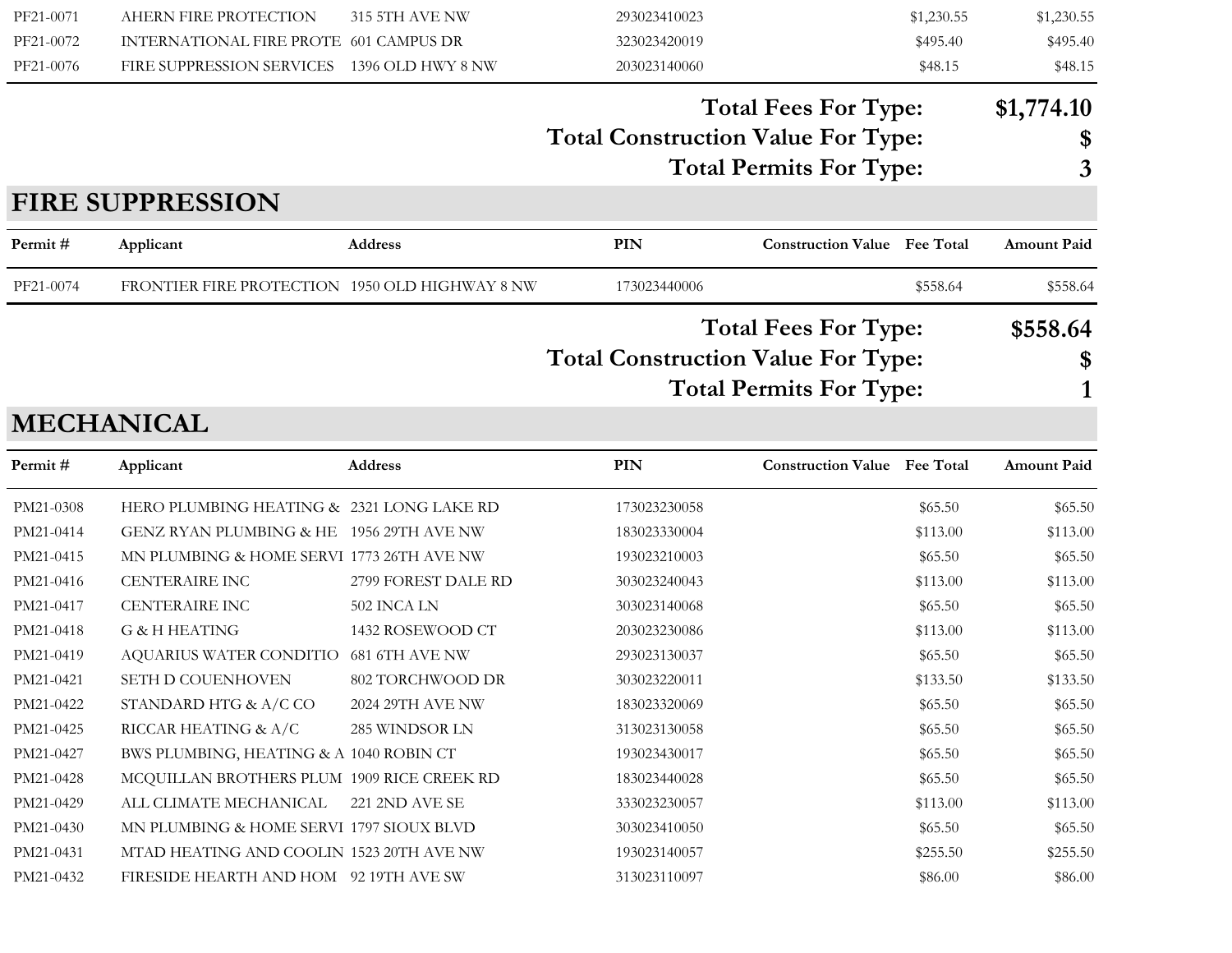| PM21-0434 | GV HEATING AND AIR                            | 1757 HERITAGE LN       | 303023440075 | \$113.00 | \$113.00 |
|-----------|-----------------------------------------------|------------------------|--------------|----------|----------|
| PM21-0435 | METRO HEATING & COOLING 910 OLD TOWN DR       |                        | 293023120112 | \$65.50  | \$65.50  |
| PM21-0436 | AQUARIUS WATER CONDITIO 2873 16TH TER NW      |                        | 193023210088 | \$113.00 | \$113.00 |
| PM21-0437 | <b>CENTRAIRE HEATING</b>                      | 2140 SILVER LN         | 313023140132 | \$113.00 | \$113.00 |
| PM21-0438 | SOUTHTOWN PLUMBING                            | 2209 LONG LAKE RD      | 183023410001 | \$65.50  | \$65.50  |
| PM21-0439 | HERO PLUMBING HEATING & 2746 14TH ST NW       |                        | 193023240053 | \$113.00 | \$113.00 |
| PM21-0440 | TWIN CITY HEATING AND AIR 1951 LONG LAKE RD   |                        | 183023440010 | \$65.50  | \$65.50  |
| PM21-0442 | ST. PAUL PLUMBING AND & H 593 CONTINENTAL DR  |                        | 323023320033 | \$65.50  | \$65.50  |
| PM21-0443 | STANDARD HTG & A/C CO                         | 3056 STINSON CT        | 303023220029 | \$65.50  | \$65.50  |
| PM21-0444 | FIRESIDE HEARTH AND HOM 1523 20TH AVE NW      |                        | 193023140057 | \$86.00  | \$86.00  |
| PM21-0445 | THE SNELLING CO                               | 1452 LONG LAKE CT      | 173023220031 | \$65.50  | \$65.50  |
| PM21-0446 | PROFESSIONAL MECHANICAL 2562 8TH ST NW        |                        | 303023210015 | \$65.50  | \$65.50  |
| PM21-0447 | MASTER MOBILE HOME SERVI 1080 PIPER DR        |                        | 1363M36900   | \$65.50  | \$65.50  |
| PM21-0448 | HERO PLUMBING HEATING & 690 3RD AVE NW        |                        | 293023140034 | \$113.00 | \$113.00 |
| PM21-0449 | PROFESSIONAL MECHANICAL 650 CONTINENTAL DR    |                        | 323023330014 | \$65.50  | \$65.50  |
| PM21-0451 | AQUARIUS WATER CONDITIO 2061 THORNDALE AVE    |                        | 183023420090 | \$65.50  | \$65.50  |
| PM21-0452 | <b>CENTRAIRE HEATING</b>                      | 2551 RAINBOW LN        | 183023110042 | \$65.50  | \$65.50  |
| PM21-0453 | <b>WESTAIR HEATING</b>                        | 2182 LAKEBROOK DR      | 173023320020 | \$65.50  | \$65.50  |
| PM21-0454 | LARSON PLUMBING AND HEA 2240 ERIN CT          |                        | 183023130035 | \$160.50 | \$160.50 |
| PM21-0455 | TWIN CITY HEATING AND AIR 1100 LONG LAKE RD   |                        | 203023330006 | \$65.50  | \$65.50  |
| PM21-0456 | TWIN CITY HEATING AND AIR 2630 MISSISSIPPI ST |                        | 183023240039 | \$113.00 | \$113.00 |
| PM21-0458 | KYRIOS HEATING & AIR                          | 1481 20TH AVE NW       | 193023140075 | \$65.50  | \$65.50  |
| PM21-0460 | GENZ RYAN PLUMBING & HE 1330 COUNTY ROAD DW   |                        | 323023330119 | \$65.50  | \$65.50  |
| PM21-0462 | G & H HEATING                                 | 258 1ST AVE SE         | 333023230099 | \$113.00 | \$113.00 |
| PM21-0463 | NORTHERN HEATING & AC                         | 575 RIVIERA DR         | 323023320041 | \$113.00 | \$113.00 |
| PM21-0464 | STANDARD HTG & A/C CO                         | 590 YANKTON COLLEGE LN | 303023230036 | \$65.50  | \$65.50  |
| PM21-0465 | THE FIREPLACE GUYS                            | <b>433 RIVIERA DR</b>  | 323023310060 | \$133.50 | \$133.50 |
| PM21-0466 | BLUE OX HEATING & AIR LLC 142 19TH AVE SW     |                        | 313023110085 | \$113.00 | \$113.00 |
| PM21-0467 | LITTLE IGLOO HVAC INC                         | 531 TRUE ST NW         | 1463M36400   | \$65.50  | \$65.50  |
| PM21-0468 | PROFESSIONAL MECHANICAL 772 7TH AVE NW        |                        | 293023120052 | \$113.00 | \$113.00 |
| PM21-0469 | NICHOLAS CLEMENTS                             | 1660 17TH AVE NW       | 193023110084 | \$65.50  | \$65.50  |
| PM21-0470 | STANDARD HTG & A/C CO                         | 3260 STINSON CT        | 303023220021 | \$65.50  | \$65.50  |

**Total Fees For Type: \$4,336.50**

**Total Construction Value For Type: \$**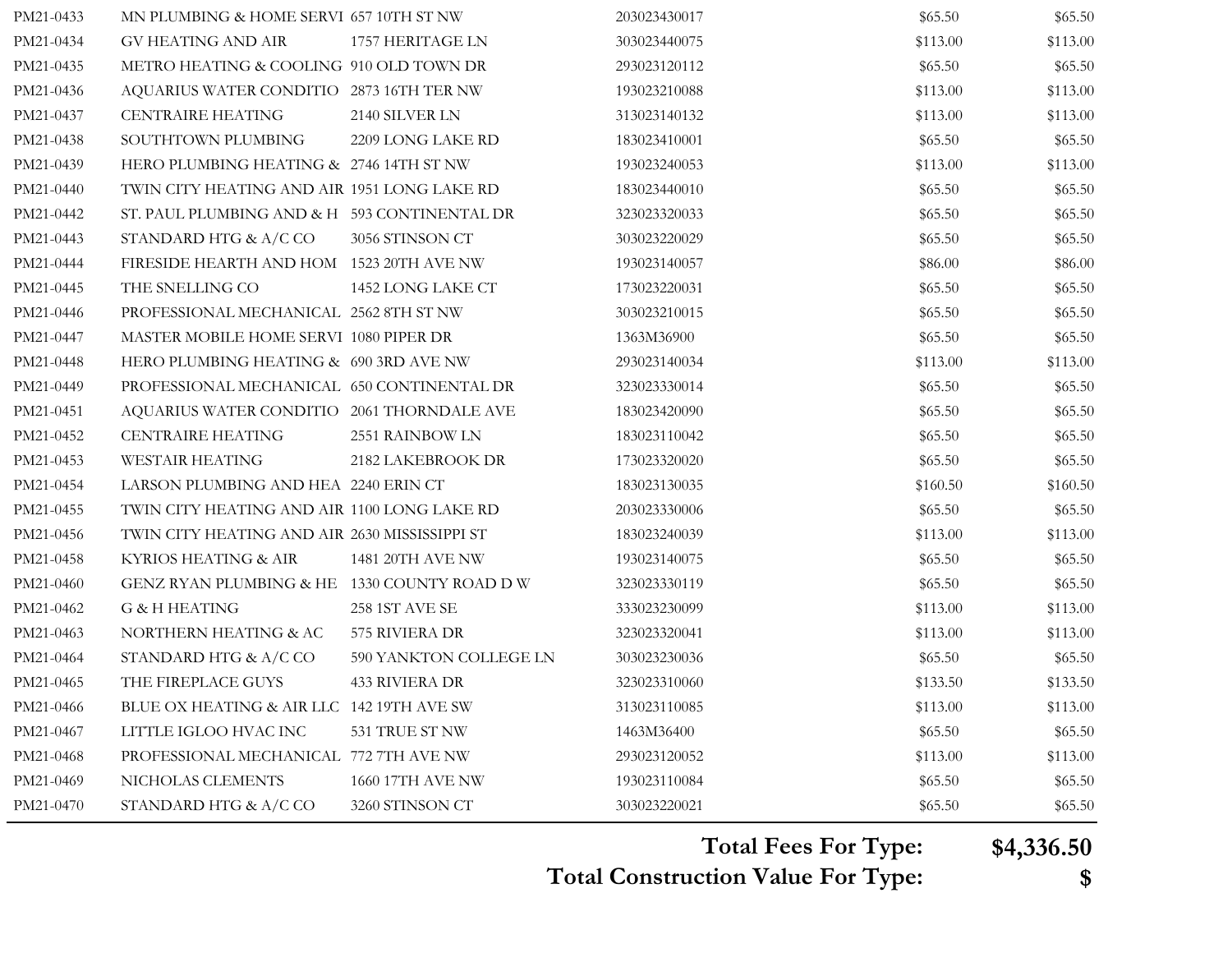**MISC**

| Permit#    | Applicant                                     | <b>Address</b>           | <b>PIN</b>   | <b>Construction Value</b> Fee Total |            | Amount Paid |
|------------|-----------------------------------------------|--------------------------|--------------|-------------------------------------|------------|-------------|
| PF21-0073  | CITY VIEW ELECTRIC INC                        | 315 5TH AVE NW           | 293023410023 |                                     | \$250.78   | \$250.78    |
| PBR21-0289 | IDRIZOW AND DAUGHTER RE 1396 OLD HWY 8 NW     |                          | 203023140060 |                                     | \$232.50   | \$232.50    |
|            | Building Valuation Fee                        |                          |              | \$5,000.00                          |            |             |
| PBR21-0290 | <b>SWENCRAFT</b>                              | 1321 BRIGHTON SQ         | 193023420183 |                                     | \$191.25   | \$191.25    |
|            | Building Valuation Fee                        |                          |              | \$3,500.00                          |            |             |
| PBR21-0291 | VALENTO CONTRACTING INC 230 WINDSOR LN        |                          | 313023130021 |                                     | \$857.75   | \$857.75    |
|            | Building Valuation Fee                        |                          |              | \$30,000.00                         |            |             |
| PBR21-0292 | <b>GREAT LAKES WINDOW SIDIN 1883 CEDAR DR</b> |                          | 183023110076 |                                     | \$287.50   | \$287.50    |
|            | Building Valuation Fee                        |                          |              | \$7,000.00                          |            |             |
| PBR21-0300 | RENAISSANCE MAN LLC                           | <b>680 VILLAGE DR</b>    | 293023130196 |                                     | \$231.82   | \$231.82    |
|            | Building Valuation Fee                        |                          |              | \$4,975.00                          |            |             |
| PBR21-0302 | RAYNIE SUTHERLAND                             | 720 MCCALLUM DR          | 323023330073 |                                     | \$370.00   | \$370.00    |
|            | Building Valuation Fee                        |                          |              | \$10,000.00                         |            |             |
| PBR21-0303 | ERICKSON CONSTRUCTION                         | <b>1393 16TH AVE NW</b>  | 203023320045 |                                     | \$645.00   | \$645.00    |
|            | <b>Building Valuation Fee</b>                 |                          |              | \$20,000.00                         |            |             |
| PBR21-0304 | <b>FBC REMODEL</b>                            | 1376 NORTHWEST PKWY      | 203023130024 |                                     | \$1,165.75 | \$1,165.75  |
|            | Building Valuation Fee                        |                          |              | \$46,000.00                         |            |             |
| PBR21-0305 | <b>JOEL VANDERAA</b>                          | 384 16TH AVE SW          | 313023140043 |                                     | \$150.00   | \$150.00    |
|            | Building Valuation Fee                        |                          |              | \$2,000.00                          |            |             |
| PBR21-0307 | Samuel A Hickman                              | <b>1684 PENINSULA DR</b> | 203023220033 |                                     | \$287.50   | \$287.50    |
|            | <b>Building Valuation Fee</b>                 |                          |              | \$7,000.00                          |            |             |

#### **Total Construction Value For Type: \$135,475.00 Total Fees For Type: \$4,669.85 Total Permits For Type: 11**

### **MISCELLANEOUS**

| Permit #   | Applicant                                      | Address          | PIN          | <b>Construction Value</b> Fee Total |            | <b>Amount Paid</b> |
|------------|------------------------------------------------|------------------|--------------|-------------------------------------|------------|--------------------|
| PBR21-0270 | TGLDC LLC<br>Building Valuation Fee            | 475 OLD HWY 8 NW | 293023420038 | \$50,000.00                         | \$1,362.83 | \$1,362.83         |
| PBR21-0295 | BRAUN BUILT CORPORATION 1129 SILVER LAKE RD NW |                  | 193023430042 |                                     | \$940.33   | \$940.33           |
|            | Building Valuation Fee                         |                  |              | \$30,000.00                         |            |                    |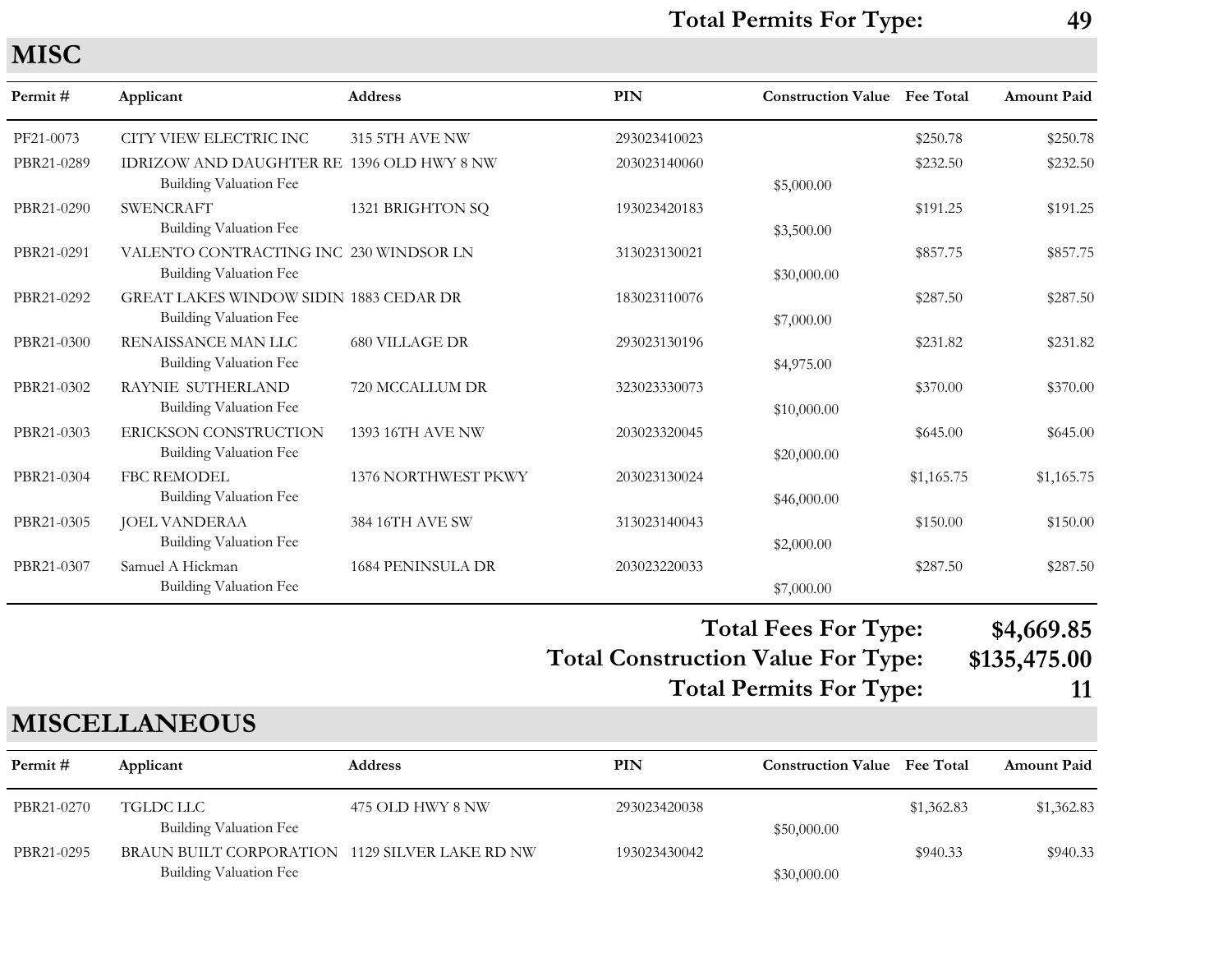| PBR21-0301 | SEVER CONSTRUCTION                              | 550 COUNTY ROAD D W | 323023430013 |              | \$860.05   | \$860.05   |
|------------|-------------------------------------------------|---------------------|--------------|--------------|------------|------------|
|            | Building Valuation Fee                          |                     |              | \$26,200.00  |            |            |
| PBR21-0306 | <b>BAUER DESIGN BUILD</b>                       | 121 1ST ST NW       | 293023440047 |              | \$1,393.77 | \$1,393.77 |
|            | Building Valuation Fee                          |                     |              | \$51,676.00  |            |            |
| PP21-0293  | HORWITZ, INC.                                   | 141 14TH ST NW      | 203023410084 |              | \$6,098.27 | \$6,098.27 |
| PP21-0299  | PAULS PLUMBING AND HTG D 1129 SILVER LAKE RD NW |                     | 193023430042 |              | \$70.50    | \$70.50    |
| PBR21-0317 | RICHARD OSNESS CONSTRUC 2328 SILVER LN          |                     | 313023130143 |              | \$1,451.00 | \$1,451.00 |
|            | Building Valuation Fee                          |                     |              | \$118,000.00 |            |            |
| PBR21-0318 | RICHARD OSNESS CONSTRUC                         | 2326 SILVER LN      | 313023130143 |              | \$1,451.00 | \$1,451.00 |
|            | Building Valuation Fee                          |                     |              | \$118,000.00 |            |            |
| PBR21-0319 | RICHARD OSNESS CONSTRUC                         | 2320 SILVER LN      | 313023130004 |              | \$641.00   | \$641.00   |
|            | Building Valuation Fee                          |                     |              | \$34,500.00  |            |            |
| PBR21-0320 | RICHARD OSNESS CONSTRUC                         | 2316 SILVER LN      | 313023130004 |              | \$1,344.50 | \$1,344.50 |
|            | Building Valuation Fee                          |                     |              | \$103,800.00 |            |            |
| PBR21-0321 | RICHARD OSNESS CONSTRUC                         | 2312 SILVER LN      | 313023130004 |              | \$1,067.00 | \$1,067.00 |
|            | Building Valuation Fee                          |                     |              | \$74,500.00  |            |            |
| PBR21-0322 | RICHARD OSNESS CONSTRUC                         | 2310 SILVER LN      | 313023130004 |              | \$1,336.25 | \$1,336.25 |
|            | Building Valuation Fee                          |                     |              | \$102,700.00 |            |            |

#### **Total Construction Value For Type: \$709,376.00 Total Fees For Type: \$18,016.50 Total Permits For Type: 12**

| <b>UFF</b>      |                         |                            |                                           |                                                               |                  |                     |
|-----------------|-------------------------|----------------------------|-------------------------------------------|---------------------------------------------------------------|------------------|---------------------|
| Permit #        | Applicant               | <b>Address</b>             | PIN                                       | <b>Construction Value</b>                                     | <b>Fee Total</b> | <b>Amount Paid</b>  |
| POFP21-0053     | LINDSAY L BEAULIEU      | 1021 2ND ST NW             | 293023340048                              |                                                               | \$40.00          | \$40.00             |
| POFP21-0054     | <b>DANIEL KOEWLER</b>   | <b>3020 RICE CREEK TER</b> | 183023230004                              |                                                               | \$70.00          | \$70.00             |
|                 |                         |                            | <b>Total Construction Value For Type:</b> | <b>Total Fees For Type:</b><br><b>Total Permits For Type:</b> |                  | \$110.00<br>\$<br>2 |
| <b>PLUMBING</b> |                         |                            |                                           |                                                               |                  |                     |
| Permit #        | Applicant               | <b>Address</b>             | PIN                                       | <b>Construction Value</b>                                     | <b>Fee Total</b> | <b>Amount Paid</b>  |
| PP21-0287       | DEANS PROFESSIONAL PLUM | 1691 CANYON LN             | 303023410107                              |                                                               | \$114.65         | \$114.65            |
| PP21-0288       | PETES PLUMBING LLC      | 1321 BRIGHTON SQ           | 193023420183                              |                                                               | \$69.99          | \$69.99             |

 $\Omega$ **P**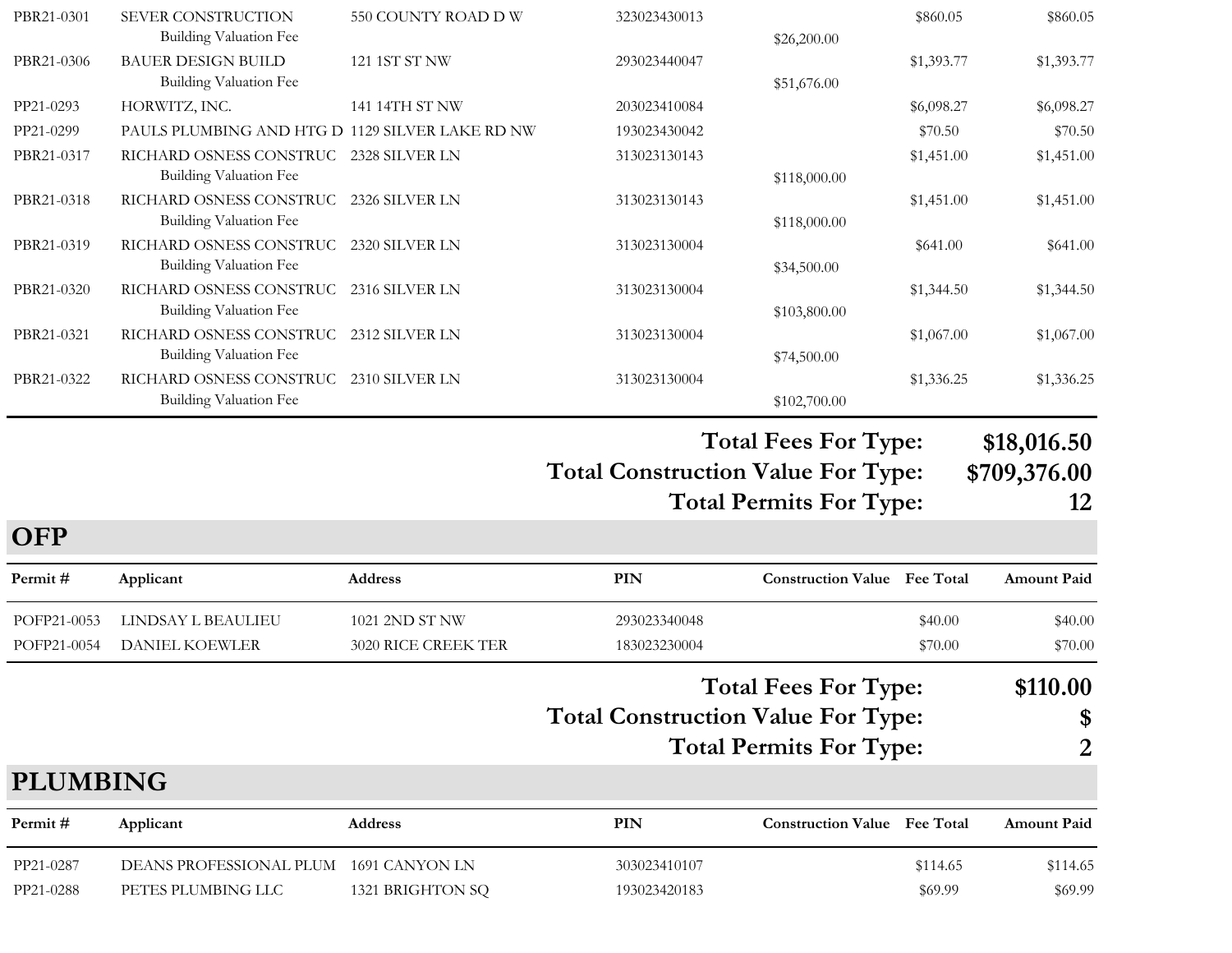| PP21-0289 | SOUTHTOWN PLUMBING                       | 2209 LONG LAKE RD | 183023410001 | \$70.50  | \$70.50  |
|-----------|------------------------------------------|-------------------|--------------|----------|----------|
| PP21-0290 | AJ Alberts Plumbing, Inc.                | 77 32ND AVE NW    | 303023330018 | \$144.10 | \$144.10 |
| PP21-0294 | ROELSON PLUMBING SERVIC 102 30TH AVE NW  |                   | 303023330048 | \$70.25  | \$70.25  |
| PP21-0295 | MAD CITY WINDOWS AND BA 1319 BRIGHTON SQ |                   | 193023420182 | \$70.10  | \$70.10  |
| PP21-0297 | MINNESOTA RUSCO INC                      | 1347 POPPYSEED CT | 173023230046 | \$70.69  | \$70.69  |
| PP21-0301 | Ashley D San Filippo                     | 236 17TH AVE SW   | 313023140025 | \$71.00  | \$71.00  |

### **Total Fees For Type: \$681.28**

## **Total Construction Value For Type: \$**

**Total Permits For Type: 8**

#### **RESIDENTIAL**

| Permit #  | Applicant                                 | <b>Address</b>       | <b>PIN</b>   | <b>Construction Value</b> Fee Total |          | <b>Amount Paid</b> |
|-----------|-------------------------------------------|----------------------|--------------|-------------------------------------|----------|--------------------|
| PE21-0495 | <b>SPARK ELECTRIC</b>                     | 1494 21ST AVE NW # 1 | 193023130244 |                                     | \$68.00  | \$68.00            |
| PE21-0496 | SPARK ELECTRIC                            | 259 KIMBERLY DR      | 303023440039 |                                     | \$68.00  | \$68.00            |
| PE21-0497 | <b>GENZ RYAN PLUMBING &amp; HE</b>        | 1956 29TH AVE NW     | 183023330004 |                                     | \$68.00  | \$68.00            |
| PE21-0498 | WILLIAMS ELECTRIC                         | 2342 INCA LN         | 303023420017 |                                     | \$68.00  | \$68.00            |
| PE21-0500 | POWERHOUSE ELECTRIC                       | 691 INCA LN          | 303023140048 |                                     | \$68.00  | \$68.00            |
| PE21-0501 | <b>BACKWOODS ELECTRIC LLC</b>             | 1523 20TH AVE NW     | 193023140057 |                                     | \$128.00 | \$128.00           |
| PE21-0503 | ROBBS ELECTRIC INC                        | 2551 RAINBOW LN      | 183023110042 |                                     | \$68.00  | \$68.00            |
| PE21-0504 | WALLRAFF ELECTRIC                         | 781 FOREST DALE RD   | 303023210038 |                                     | \$128.00 | \$128.00           |
| PE21-0505 | <b>GV HEATING AND AIR</b>                 | 1757 HERITAGE LN     | 303023440075 |                                     | \$68.00  | \$68.00            |
| PE21-0506 | SPORTSMEN ELECTRIC INC                    | 194 16TH AVE NW      | 303023440009 |                                     | \$128.00 | \$128.00           |
| PE21-0507 | AFFORDABLE ELECTRIC                       | 539 13TH AVE NW      | 293023230037 |                                     | \$128.00 | \$128.00           |
| PE21-0508 | DEANS PROFESSIONAL PLUM                   | 2153 MISSISSIPPI ST  | 183023420021 |                                     | \$68.00  | \$68.00            |
| PE21-0509 | L & J ELECTRICAL                          | 663 4TH AVE NW       | 293023140050 |                                     | \$128.00 | \$128.00           |
| PE21-0510 | COMPLETE ELECTRICAL SOLU 1754 18TH AVE NW |                      | 193023110037 |                                     | \$128.00 | \$128.00           |
| PE21-0511 | RANDY'S ELECTRIC                          | 3122 BROOKSHIRE LN   | 193023230036 |                                     | \$68.00  | \$68.00            |
| PE21-0512 | RANDY'S ELECTRIC                          | 2024 29TH AVE NW     | 183023320069 |                                     | \$128.00 | \$128.00           |
| PE21-0513 | <b>JOEL VANDERAA</b>                      | 384 16TH AVE SW      | 313023140043 |                                     | \$178.00 | \$178.00           |
| PE21-0514 | Cedar J Vandergon                         | 639 DEVINE DR        | 203023130032 |                                     | \$128.00 | \$128.00           |
| PE21-0516 | DYNASTY ELECTRIC INC                      | 2746 14TH ST NW      | 193023240053 |                                     | \$68.00  | \$68.00            |
| PE21-0518 | EARLYBIRD ELECTRIC                        | 1745 CEDAR DR        | 183023110071 |                                     | \$68.00  | \$68.00            |
| PE21-0519 | POWERHOUSE ELECTRIC                       | 593 CONTINENTAL DR   | 323023320033 |                                     | \$68.00  | \$68.00            |
| PE21-0520 | FIRESIDE HEARTH AND HOM 1523 20TH AVE NW  |                      | 193023140057 |                                     | \$68.00  | \$68.00            |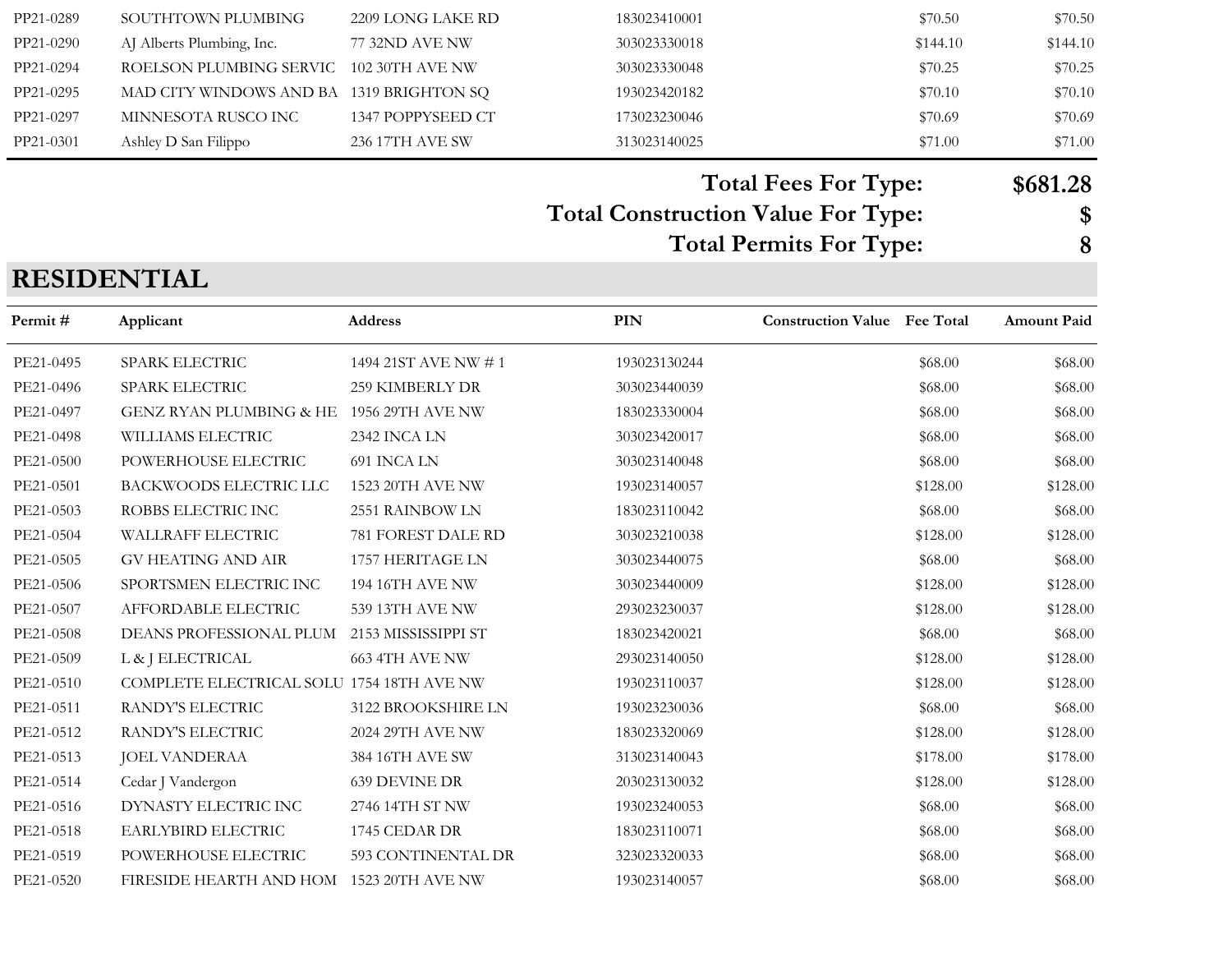| <b>ROOFING</b><br>Permit#<br>PB21-0285<br>PB21-0393<br>PB21-0409<br>PB21-0411<br>PB21-0415<br>PB21-0426<br>PB21-0427 | Applicant<br><b>LAKE REGION EXTERIOR</b><br><b>Building Valuation Fee</b><br>AUSTAD CONSTRUCTION<br><b>Building Valuation Fee</b><br>GUARDIAN CONSTRUCTION L 1224 FOXWOOD CT<br><b>Building Valuation Fee</b><br>PATRICK MILLER CONSTRUCT 436 12TH AVE NW<br><b>Building Valuation Fee</b><br>CM ROOFING LLC<br><b>Building Valuation Fee</b><br><b>LAKE REGION EXTERIOR</b><br><b>Building Valuation Fee</b><br>REVIVE RESTORATION, LLC<br><b>Building Valuation Fee</b> | Address<br>621 INCA LN<br>2364 INCA LN<br>402 16TH AVE NW<br>790 6TH AVE NW<br>1205 IMPERIAL LN | PIN<br>303023140054<br>303023420016<br>173023230036<br>293023320005<br>303023410104<br>293023120061<br>323023310058 | <b>Construction Value</b><br>\$4,500.00<br>\$11,030.00<br>\$13,000.00<br>\$12,500.00<br>\$13,019.79<br>\$8,000.00 | <b>Fee Total</b><br>\$161.25<br>\$290.52<br>\$309.50<br>\$309.25<br>\$327.51<br>\$217.00<br>\$439.00 | <b>Amount Paid</b><br>\$161.25<br>\$290.52<br>\$309.50<br>\$309.25<br>\$327.51<br>\$217.00<br>\$439.00 |
|----------------------------------------------------------------------------------------------------------------------|---------------------------------------------------------------------------------------------------------------------------------------------------------------------------------------------------------------------------------------------------------------------------------------------------------------------------------------------------------------------------------------------------------------------------------------------------------------------------|-------------------------------------------------------------------------------------------------|---------------------------------------------------------------------------------------------------------------------|-------------------------------------------------------------------------------------------------------------------|------------------------------------------------------------------------------------------------------|--------------------------------------------------------------------------------------------------------|
|                                                                                                                      |                                                                                                                                                                                                                                                                                                                                                                                                                                                                           |                                                                                                 |                                                                                                                     |                                                                                                                   |                                                                                                      |                                                                                                        |
|                                                                                                                      |                                                                                                                                                                                                                                                                                                                                                                                                                                                                           |                                                                                                 |                                                                                                                     |                                                                                                                   |                                                                                                      |                                                                                                        |
|                                                                                                                      |                                                                                                                                                                                                                                                                                                                                                                                                                                                                           |                                                                                                 |                                                                                                                     |                                                                                                                   |                                                                                                      |                                                                                                        |
|                                                                                                                      |                                                                                                                                                                                                                                                                                                                                                                                                                                                                           |                                                                                                 |                                                                                                                     |                                                                                                                   |                                                                                                      |                                                                                                        |
|                                                                                                                      |                                                                                                                                                                                                                                                                                                                                                                                                                                                                           |                                                                                                 |                                                                                                                     |                                                                                                                   |                                                                                                      |                                                                                                        |
|                                                                                                                      |                                                                                                                                                                                                                                                                                                                                                                                                                                                                           |                                                                                                 |                                                                                                                     |                                                                                                                   |                                                                                                      |                                                                                                        |
|                                                                                                                      |                                                                                                                                                                                                                                                                                                                                                                                                                                                                           |                                                                                                 |                                                                                                                     |                                                                                                                   |                                                                                                      |                                                                                                        |
|                                                                                                                      |                                                                                                                                                                                                                                                                                                                                                                                                                                                                           |                                                                                                 |                                                                                                                     |                                                                                                                   |                                                                                                      |                                                                                                        |
|                                                                                                                      |                                                                                                                                                                                                                                                                                                                                                                                                                                                                           |                                                                                                 | <b>Total Construction Value For Type:</b>                                                                           | <b>Total Fees For Type:</b><br><b>Total Permits For Type:</b>                                                     |                                                                                                      | \$180.00<br>\$6,000.00                                                                                 |
| PB20-0263                                                                                                            | <b>LAKE REGION EXTERIOR</b><br><b>Building Valuation Fee</b>                                                                                                                                                                                                                                                                                                                                                                                                              | 1992 SIOUX BLVD                                                                                 | 303023410027                                                                                                        | \$6,000.00                                                                                                        | \$180.00                                                                                             | \$180.00                                                                                               |
| Permit#                                                                                                              | Applicant                                                                                                                                                                                                                                                                                                                                                                                                                                                                 | Address                                                                                         | PIN                                                                                                                 | <b>Construction Value Fee Total</b>                                                                               |                                                                                                      | <b>Amount Paid</b>                                                                                     |
| Roofing                                                                                                              |                                                                                                                                                                                                                                                                                                                                                                                                                                                                           |                                                                                                 |                                                                                                                     |                                                                                                                   |                                                                                                      |                                                                                                        |
|                                                                                                                      |                                                                                                                                                                                                                                                                                                                                                                                                                                                                           |                                                                                                 |                                                                                                                     | <b>Total Permits For Type:</b>                                                                                    |                                                                                                      | 28                                                                                                     |
|                                                                                                                      |                                                                                                                                                                                                                                                                                                                                                                                                                                                                           |                                                                                                 | <b>Total Construction Value For Type:</b>                                                                           |                                                                                                                   |                                                                                                      | $\boldsymbol{\mathsf{S}}$                                                                              |
|                                                                                                                      |                                                                                                                                                                                                                                                                                                                                                                                                                                                                           |                                                                                                 |                                                                                                                     | <b>Total Fees For Type:</b>                                                                                       |                                                                                                      | \$2,554.00                                                                                             |
| PE21-0532                                                                                                            | MJ ELECTRIC MN INC                                                                                                                                                                                                                                                                                                                                                                                                                                                        | 102 30TH AVE NW                                                                                 | 303023330048                                                                                                        |                                                                                                                   | \$68.00                                                                                              | \$68.00                                                                                                |
| PE21-0529<br>PE21-0530                                                                                               | GENZ RYAN PLUMBING & HE 1330 COUNTY ROAD D W<br>Ashley D San Filippo                                                                                                                                                                                                                                                                                                                                                                                                      | 236 17TH AVE SW                                                                                 | 323023330119<br>313023140025                                                                                        |                                                                                                                   | \$68.00<br>\$68.00                                                                                   | \$68.00<br>\$68.00                                                                                     |
|                                                                                                                      | DYNASTY ELECTRIC INC                                                                                                                                                                                                                                                                                                                                                                                                                                                      | 815 22ND AVE NW                                                                                 | 303023120006                                                                                                        |                                                                                                                   | \$68.00                                                                                              | \$68.00                                                                                                |
|                                                                                                                      | LIVE WIRE ELECTRIC SERVICE 1050 PIPER DR                                                                                                                                                                                                                                                                                                                                                                                                                                  |                                                                                                 | 1363M30525                                                                                                          |                                                                                                                   | \$128.00                                                                                             | \$128.00                                                                                               |
| PE21-0525<br>PE21-0527                                                                                               |                                                                                                                                                                                                                                                                                                                                                                                                                                                                           |                                                                                                 | 293023140034                                                                                                        |                                                                                                                   | \$68.00                                                                                              | \$68.00                                                                                                |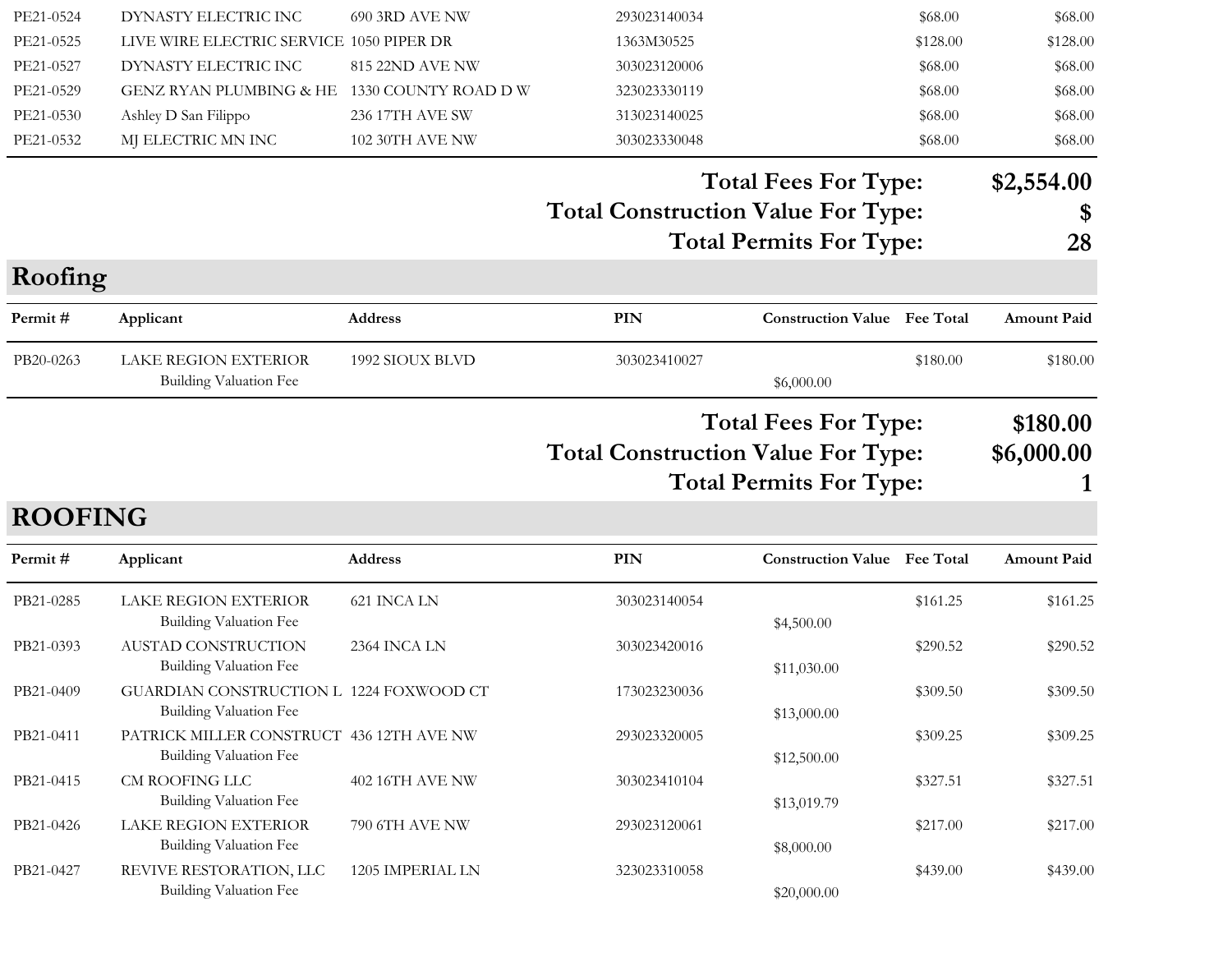| PB21-0429              | HOFFMAN WEBER CONSTRUC 565 REDWOOD LN<br>Building Valuation Fee                                                              |                   | 303023240075                              | \$9,533.00                                                    | \$253.77             | \$253.77                       |
|------------------------|------------------------------------------------------------------------------------------------------------------------------|-------------------|-------------------------------------------|---------------------------------------------------------------|----------------------|--------------------------------|
|                        |                                                                                                                              |                   | <b>Total Construction Value For Type:</b> | <b>Total Fees For Type:</b><br><b>Total Permits For Type:</b> |                      | \$2,307.80<br>\$91,582.79<br>8 |
|                        | Roofing/Siding                                                                                                               |                   |                                           |                                                               |                      |                                |
| Permit#                | Applicant                                                                                                                    | Address           | PIN                                       | <b>Construction Value Fee Total</b>                           |                      | <b>Amount Paid</b>             |
| PB19-0155              | <b>LAKE REGION EXTERIOR</b><br>Building Valuation Fee                                                                        | 515 11TH AVE NW   | 293023240093                              | \$3,800.00                                                    | \$142.90             | \$142.90                       |
|                        |                                                                                                                              |                   | <b>Total Construction Value For Type:</b> | <b>Total Fees For Type:</b><br><b>Total Permits For Type:</b> |                      | \$142.90<br>\$3,800.00         |
|                        | <b>ROOFING/SIDING</b>                                                                                                        |                   |                                           |                                                               |                      |                                |
| Permit#                | Applicant                                                                                                                    | Address           | PIN                                       | <b>Construction Value</b> Fee Total                           |                      | <b>Amount Paid</b>             |
| PB21-0412<br>PB21-0414 | KEN RINDAHL BUILDERS, INC 645 5TH AVE NW<br><b>Building Valuation Fee</b><br><b>JILL E MCMAHAN</b><br>Building Valuation Fee | 2417 STINSON BLVD | 293023140127<br>183023230015              | \$15,000.00<br>\$7,000.00                                     | \$346.50<br>\$198.50 | \$346.50<br>\$198.50           |
|                        |                                                                                                                              |                   | <b>Total Construction Value For Type:</b> | <b>Total Fees For Type:</b><br><b>Total Permits For Type:</b> |                      | \$545.00<br>\$22,000.00<br>2   |
|                        | <b>SAINT ANTHONY</b>                                                                                                         |                   |                                           |                                                               |                      |                                |
| Permit#                | Applicant                                                                                                                    | Address           | PIN                                       | <b>Construction Value Fee Total</b>                           |                      | <b>Amount Paid</b>             |
| PSA21-0072             | <b>CITY OF NEW BRIGHTON</b>                                                                                                  | SA REVIEWS 2021   | 9999999999999                             |                                                               | \$0.00               | \$0.00                         |
| PSA21-0126             | <b>CITY OF NEW BRIGHTON</b>                                                                                                  | SA REVIEWS 2021   | 9999999999999                             |                                                               | \$0.00               | \$0.00                         |
| PSA21-0141             | <b>CITY OF NEW BRIGHTON</b>                                                                                                  | SA REVIEWS 2021   | 9999999999999                             |                                                               | \$0.00               | \$0.00                         |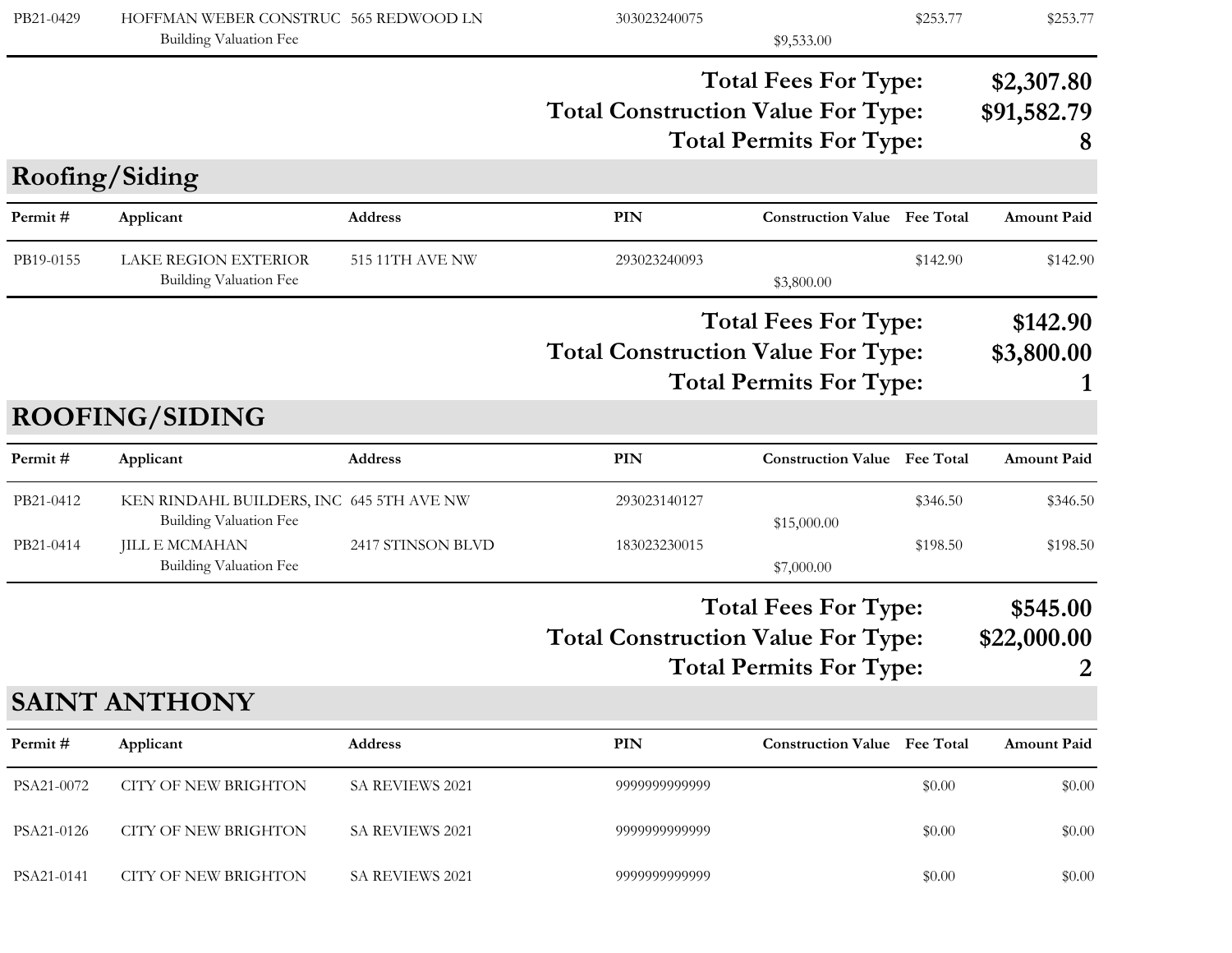| PSA21-0147 | CITY OF NEW BRIGHTON | <b>SA REVIEWS 2021</b> | 9999999999999 | \$0.00 | \$0.00 |
|------------|----------------------|------------------------|---------------|--------|--------|
| PSA21-0150 | CITY OF NEW BRIGHTON | <b>SA REVIEWS 2021</b> | 9999999999999 | \$0.00 | \$0.00 |
| PSA21-0151 | CITY OF NEW BRIGHTON | <b>SA REVIEWS 2021</b> | 9999999999999 | \$0.00 | \$0.00 |
| PSA21-0153 | CITY OF NEW BRIGHTON | <b>SA REVIEWS 2021</b> | 9999999999999 | \$0.00 | \$0.00 |
| PSA21-0154 | CITY OF NEW BRIGHTON | <b>SA REVIEWS 2021</b> | 9999999999999 | \$0.00 | \$0.00 |
|            |                      |                        |               |        |        |

#### **Total Construction Value For Type: \$ Total Fees For Type: \$0.00 Total Permits For Type: 8**

#### **SEWER & WATER**

| Permit #   | Applicant                                    | <b>Address</b>  | PIN          | <b>Construction Value</b> Fee Total |          | <b>Amount Paid</b> |
|------------|----------------------------------------------|-----------------|--------------|-------------------------------------|----------|--------------------|
| PSW21-0034 | OUVERSON SEWER & WATER, 639 DRIFTWOOD CT     |                 | 303023240026 |                                     | \$93.00  | \$93.00            |
| PSW21-0035 | D & D CONTRACTING                            | 2950 18TH ST NW | 183023330059 |                                     | \$93.00  | \$93.00            |
| PSW21-0036 | DAVE PERKINS CONTRACTIN 388 CLEVELAND AVE SW |                 | 323023140016 |                                     | \$748.00 | \$748.00           |
|            |                                              |                 |              |                                     |          |                    |

# **Total Construction Value For Type: \$ Total Fees For Type: \$934.00**

**Total Permits For Type: 3**

#### **SIDING**

| Permit#   | Applicant                                                           | <b>Address</b>   | PIN          | <b>Construction Value</b> Fee Total |          | <b>Amount Paid</b> |
|-----------|---------------------------------------------------------------------|------------------|--------------|-------------------------------------|----------|--------------------|
| PB21-0417 | ROOFS R US<br>Building Valuation Fee                                | 2313 WALNUT CT N | 183023230077 | \$6,246.00                          | \$198.12 | \$198.12           |
| PB21-0423 | <b>TACHENY EXTERIORS</b><br>Building Valuation Fee                  | 871 OAKWOOD DR   | 303023110025 | \$9,089.00                          | \$253.54 | \$253.54           |
| PB21-0424 | LAKE REGION EXTERIOR<br>Building Valuation Fee                      | 790 6TH AVE NW   | 293023120061 | \$8,000.00                          | \$217.00 | \$217.00           |
| PB21-0425 | RICKS ROOFING AND SIDING 1870 20TH AVE NW<br>Building Valuation Fee |                  | 183023430037 | \$10,000.00                         | \$254.00 | \$254.00           |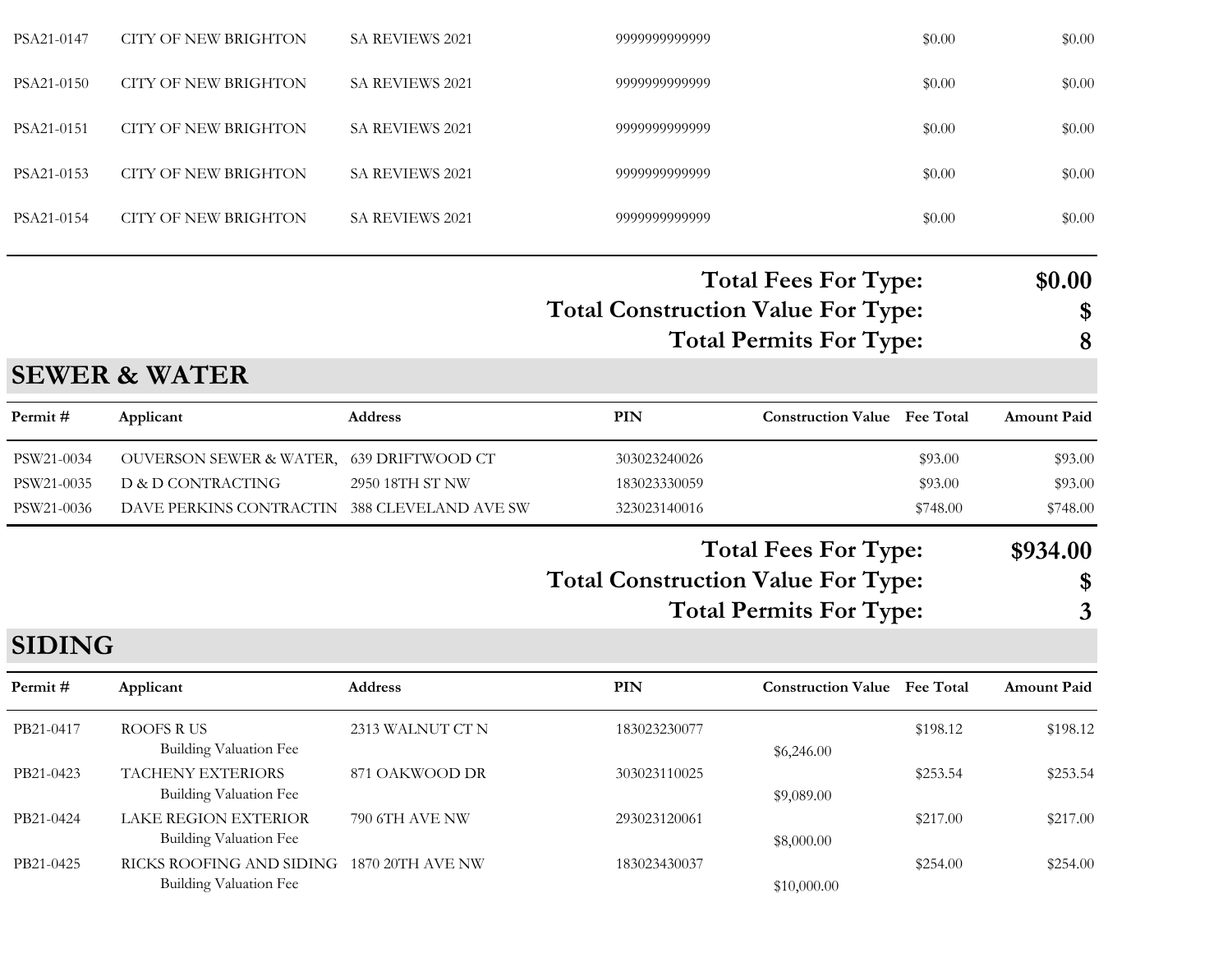| PB21-0434                                                    | <b>CRAFTSMANS CHOICE INC</b><br>Building Valuation Fee                                                                                        | 2653 EASTMAN DR                                                | 183023210028                                                                                               | \$33,497.00                                                   | \$634.25                                     | \$634.25                                     |
|--------------------------------------------------------------|-----------------------------------------------------------------------------------------------------------------------------------------------|----------------------------------------------------------------|------------------------------------------------------------------------------------------------------------|---------------------------------------------------------------|----------------------------------------------|----------------------------------------------|
|                                                              |                                                                                                                                               |                                                                | <b>Total Construction Value For Type:</b>                                                                  | <b>Total Fees For Type:</b><br><b>Total Permits For Type:</b> |                                              | \$1,556.91<br>\$66,832.00<br>5               |
|                                                              | <b>SIGN PERMANENT</b>                                                                                                                         |                                                                |                                                                                                            |                                                               |                                              |                                              |
| Permit#                                                      | Applicant                                                                                                                                     | Address                                                        | PIN                                                                                                        | <b>Construction Value</b> Fee Total                           |                                              | Amount Paid                                  |
| PSIGN21-0010<br>PSIGN21-0017<br>PSIGN21-0018<br>PSIGN21-0019 | OUT FRONT MEDIA<br><b>SIGNMINDS INC</b><br>SIGNMINDS INC<br>SPECTRUM SIGN SYSTEMS INC 121 1ST ST NW                                           | 185 5TH AVE SW<br>402 COUNTY ROAD D W<br>1775 OLD HIGHWAY 8 NW | 323023110003<br>323023440024<br>213023220017<br>293023440047                                               |                                                               | \$151.00<br>\$451.00<br>\$151.00<br>\$151.00 | \$151.00<br>\$451.00<br>\$151.00<br>\$151.00 |
|                                                              |                                                                                                                                               |                                                                | <b>Total Fees For Type:</b><br><b>Total Construction Value For Type:</b><br><b>Total Permits For Type:</b> |                                                               |                                              | \$904.00                                     |
| <b>SOLAR</b>                                                 |                                                                                                                                               |                                                                |                                                                                                            |                                                               |                                              |                                              |
| Permit#                                                      | Applicant                                                                                                                                     | <b>Address</b>                                                 | <b>PIN</b>                                                                                                 | <b>Construction Value</b> Fee Total                           |                                              | Amount Paid                                  |
| PE21-0459<br>PE21-0531                                       | <b>SOLCIUS LLC</b><br>ALL ENERGY SOLAR                                                                                                        | 1498 18TH AVE NW<br>2100 OLD HIGHWAY 8 NW                      | 193023140078<br>173023410003                                                                               |                                                               | \$168.00<br>\$1,043.00                       | \$168.00<br>\$1,043.00                       |
|                                                              |                                                                                                                                               |                                                                | <b>Total Construction Value For Type:</b>                                                                  | <b>Total Fees For Type:</b><br><b>Total Permits For Type:</b> |                                              | \$1,211.00<br>\$<br>2                        |
|                                                              | <b>WATER HEATER</b>                                                                                                                           |                                                                |                                                                                                            |                                                               |                                              |                                              |
| Permit#                                                      | Applicant                                                                                                                                     | Address                                                        | <b>PIN</b>                                                                                                 | <b>Construction Value Fee Total</b>                           |                                              | Amount Paid                                  |
| PP21-0286<br>PP21-0291<br>PP21-0292<br>PP21-0296             | BWS PLUMBING, HEATING & A 3215 PECKS WOODS TURN<br>HERO PLUMBING HEATING & 2749 MISSISSIPPI ST<br><b>ECOWATER</b><br><b>CHAMPION PLUMBING</b> | 1196 ROCKSTONE LN<br>757 8TH AVE NW                            | 193023330114<br>183023310012<br>173023310006<br>293023120047                                               |                                                               | \$70.50<br>\$70.50<br>\$70.50<br>\$70.50     | \$70.50<br>\$70.50<br>\$70.50<br>\$70.50     |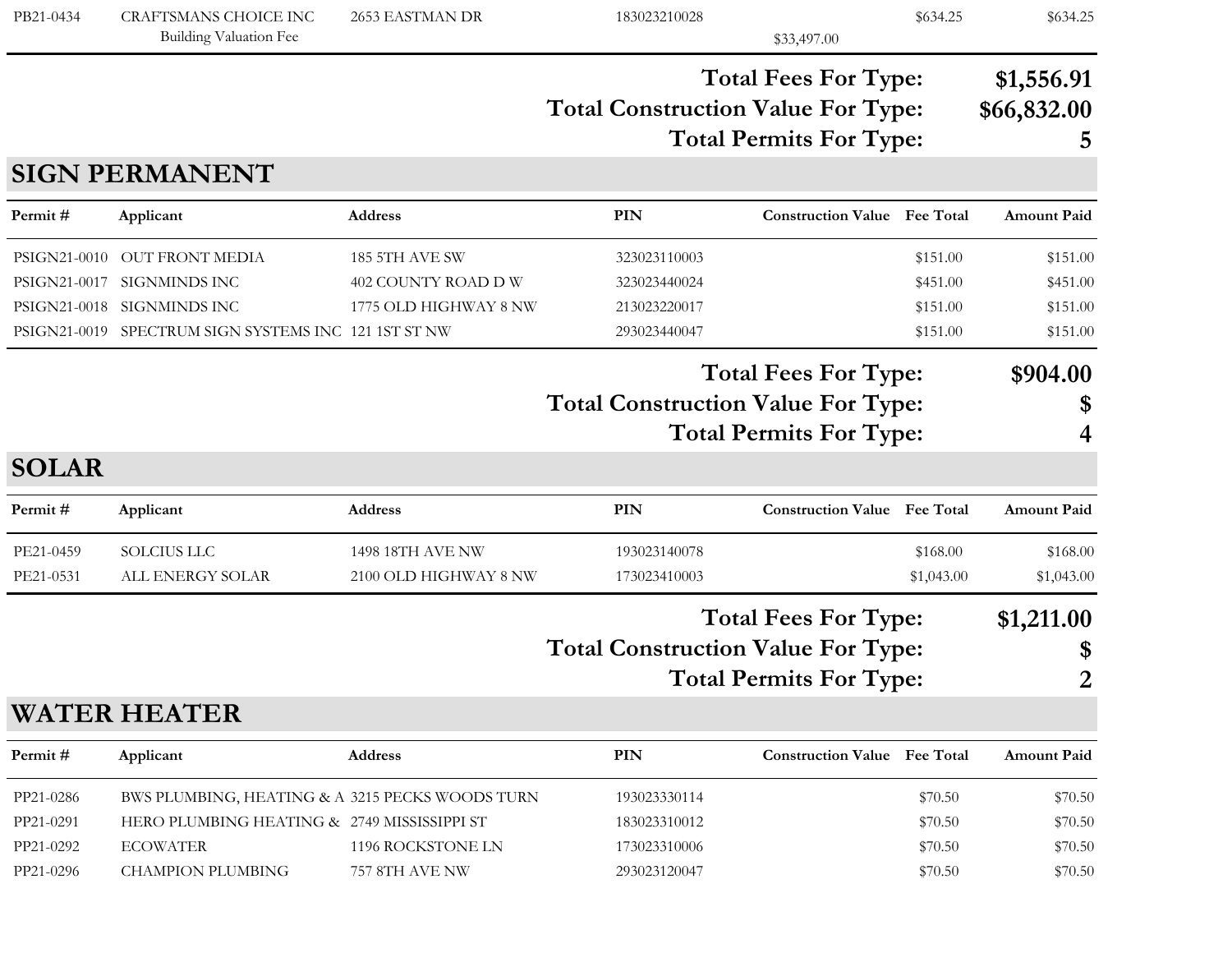| PP21-0298 | WATER HEATERS NOW INC | 533 YANKTON COLLEGE LN | 303023230027 | \$70.50 | \$70.50 |
|-----------|-----------------------|------------------------|--------------|---------|---------|
| PP21-0300 | CHAMPION PLUMBING     | 1209 PECKS WOODS DR    | 193023330163 | \$70.50 | \$70.50 |

#### **Total Construction Value For Type: \$ Total Fees For Type: \$423.00 Total Permits For Type: 6**

#### **WINDOWS/DOORS**

| Permit#   | Applicant                                                            | <b>Address</b>   | PIN          | <b>Construction Value</b> Fee Total |          | <b>Amount Paid</b> |
|-----------|----------------------------------------------------------------------|------------------|--------------|-------------------------------------|----------|--------------------|
| PB21-0413 | <b>BUDGET EXTERIORS</b><br>Building Valuation Fee                    | 1141 3RD ST NW   | 293023340030 | \$6,637.00                          | \$198.32 | \$198.32           |
| PB21-0416 | HOME DEPOT USA INC<br><b>Building Valuation Fee</b>                  | 2046 28TH AVE NW | 183023310050 | \$1,838.00                          | \$105.92 | \$105.92           |
| PB21-0418 | RENEWAL BY ANDERSEN LLC 2007 28TH AVE NW<br>Building Valuation Fee   |                  | 183023310066 | \$11,976.00                         | \$290.99 | \$290.99           |
| PB21-0419 | RENEWAL BY ANDERSEN LLC 2680 INNSBRUCK TRL<br>Building Valuation Fee |                  | 193023310105 | \$5,929.00                          | \$179.96 | \$179.96           |
| PB21-0420 | RENEWAL BY ANDERSEN LLC 1564 18TH AVE NW<br>Building Valuation Fee   |                  | 193023140034 | \$10,101.00                         | \$272.05 | \$272.05           |
| PB21-0421 | RENEWAL BY ANDERSEN LLC 2729 SEMINARY DR<br>Building Valuation Fee   |                  | 303023240089 | \$36,280.00                         | \$673.14 | \$673.14           |
| PB21-0428 | WINDOW CONCEPTS OF MN I 783 TORCHWOOD DR<br>Building Valuation Fee   |                  | 303023220038 | \$17,313.00                         | \$401.66 | \$401.66           |
| PB21-0430 | BUILDERS & REMODELERS, IN 2170 5TH ST NW<br>Building Valuation Fee   |                  | 303023130064 | \$3,884.00                          | \$142.94 | \$142.94           |
| PB21-0431 | WINDOW CONCEPTS OF MN I 1430 2ND ST SW<br>Building Valuation Fee     |                  | 323023220091 | \$8,833.00                          | \$235.42 | \$235.42           |
| PB21-0437 | CRUSH CITY CONSTRUCTION<br>Building Valuation Fee                    | 3076 16TH ST NW  | 193023220062 | \$25,000.00                         | \$531.50 | \$531.50           |

**Total Fees For Type: \$3,031.90**

**Total Construction Value For Type: \$127,791.00 Total Permits For Type: 10**

**Report Summary**

Population: All Records